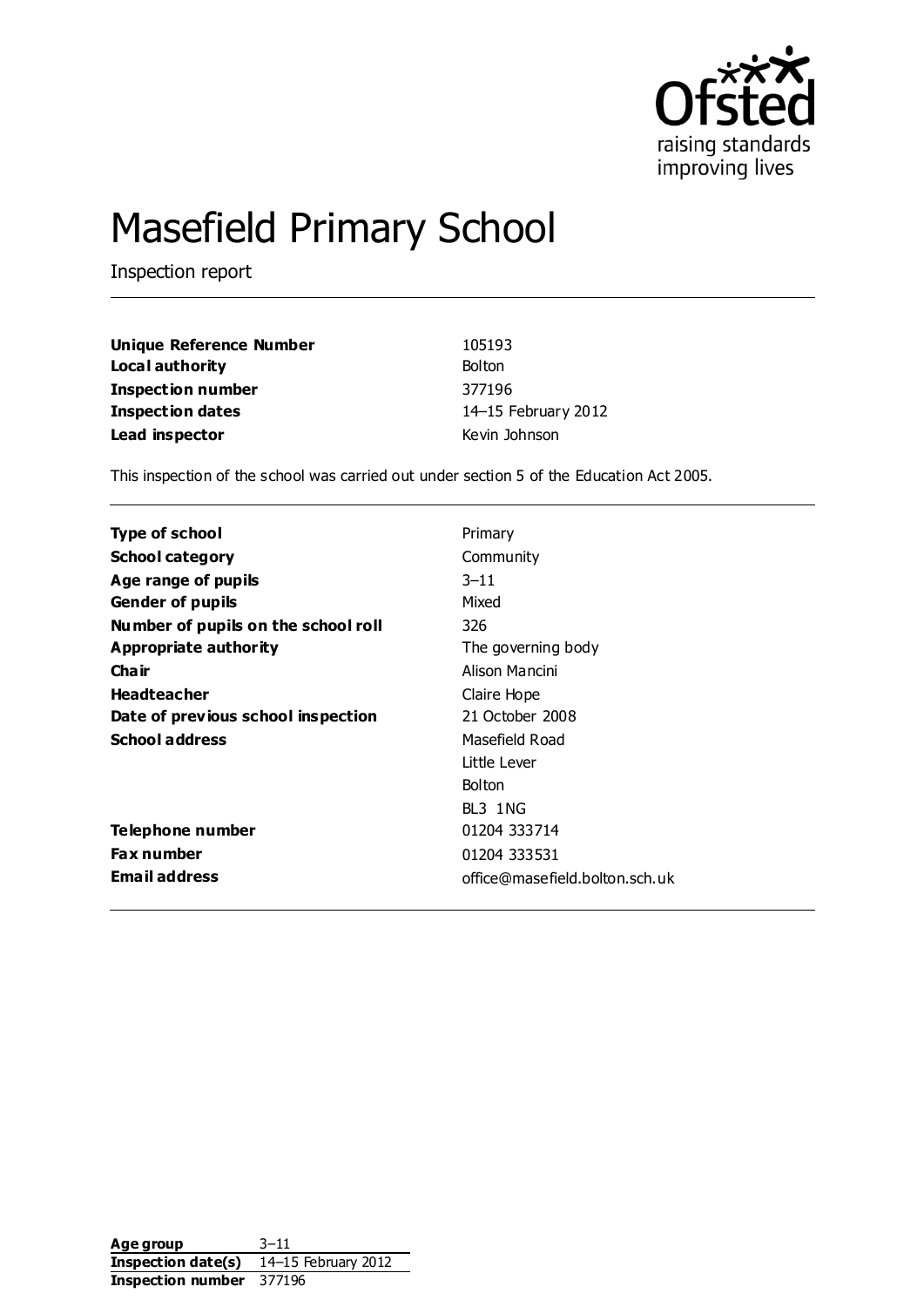



You can use Parent View to give Ofsted your opinion on your child's school. Ofsted will use the information parents and carers provide when deciding which schools to inspect and when.

You can also use Parent View to find out what other parents and carers think about schools in England. You can visit [www.parentview.ofsted.gov.uk,](file:///C:/Users/rcowley/AppData/Local/rcowley/AppData/Local/Temp/AppData/Local/Microsoft/Windows/Temporary%20Internet%20Files/Low/Content.IE5/AppData/Local/Microsoft/Windows/Temporary%20Internet%20Files/Low/Content.IE5/M7IGMZHT/www.parentview.ofsted.gov.uk) or look for the link on the main Ofsted website: [www.ofsted.gov.uk](file:///C:/Users/rcowley/AppData/Local/rcowley/AppData/Local/Temp/AppData/Local/Microsoft/Windows/Temporary%20Internet%20Files/Low/Content.IE5/AppData/Local/Microsoft/Windows/Temporary%20Internet%20Files/Low/Content.IE5/M7IGMZHT/www.ofsted.gov.uk)

The Office for Standards in Education, Children's Services and Skills (Ofsted) regulates and inspects to achieve excellence in the care of children and young people, and in education and skills for learners of all ages. It regulates and inspects childcare and children's social care, and inspects the Children and Family Court Advisory Support Service (Cafcass), schools, colleges, initial teacher training, work-based learning and skills training, adult and community learning, and education and training in prisons and other secure establishments. It assesses council children's services, and inspects services for looked after children, safeguarding and child protection.

Further copies of this report are obtainable from the school. Under the Education Act 2005, the school must provide a copy of this report free of charge to certain categories of people. A charge not exceeding the full cost of reproduction may be made for any other copies supplied.

If you would like a copy of this document in a different format, such as large print or Braille, please telephone 0300 123 4234, or email [enquiries@ofsted.gov.uk](mailto:enquiries@ofsted.gov.uk)

You may copy all or parts of this document for non-commercial purposes, as long as you give details of the source and date of publication and do not alter the information in any way.

To receive regular email alerts about new publications, including survey reports and school inspection reports, please visit our website and go to 'Subscribe'.

Piccadilly Gate Store Street Manchester M1 2WD

T: 0300 123 4234 Textphone: 0161 618 8524 [enquiries@ofsted.gov.uk](mailto:enquiries@ofsted.gov.uk) [www.ofsted.gov.uk](http://www.ofsted.gov.uk/)



© Crown copyright 2012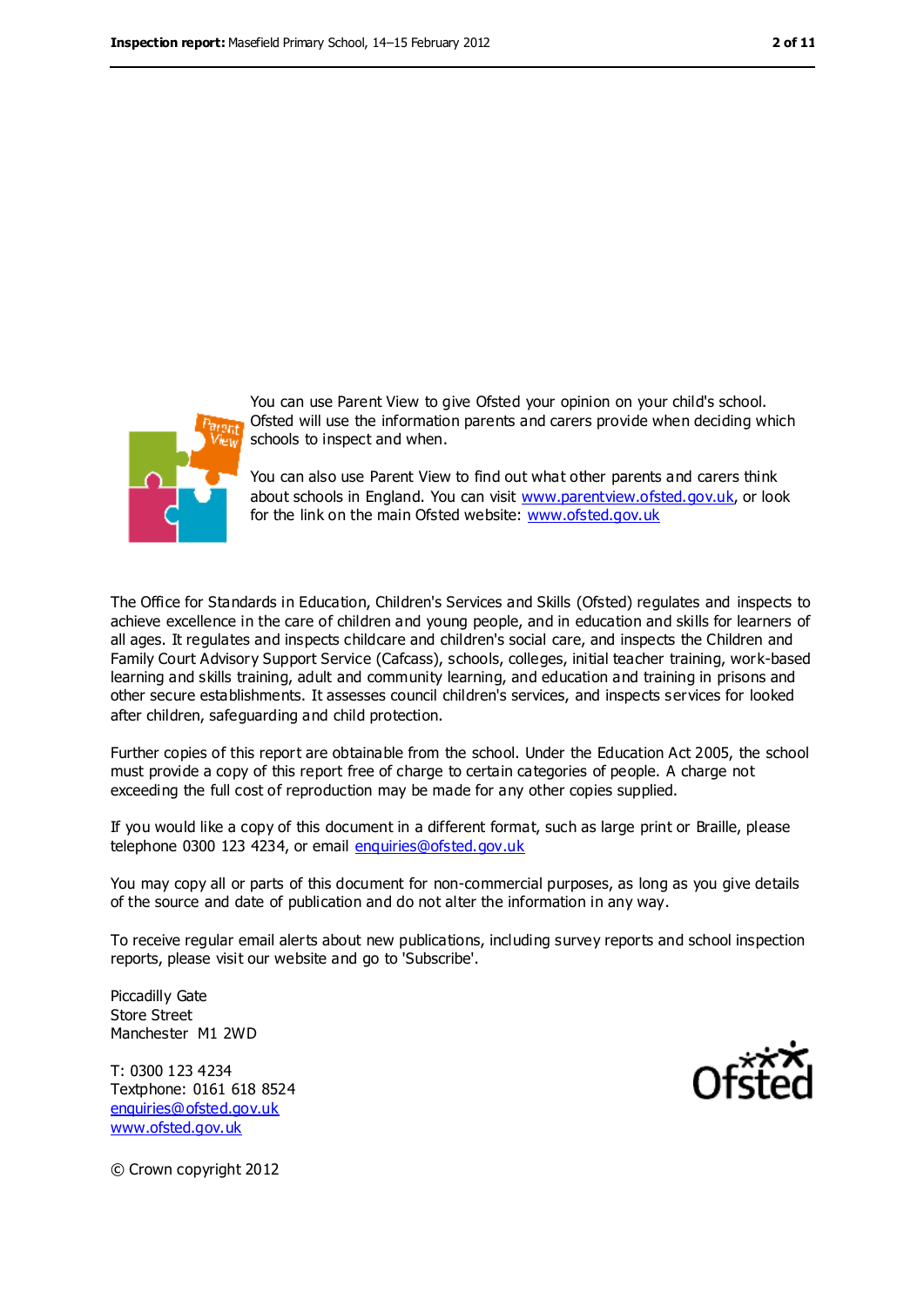### **Introduction**

Inspection team

Kevin Johnson Chris Griffin

Additional inspector Additional inspector Zahid Aziz **Additional inspector** Additional inspector

This inspection was carried out at two days' notice. Inspectors observed 15 lessons taught by nine teachers, talked to pupils and reviewed some of their work. Meetings were held with staff and the Chair of the Governing Body. In addition, inspectors took account of 90 questionnaires returned by parents and carers as well as those completed by pupils and staff members. Inspectors took account of the responses to the on-line questionnaire (Parent View) in planning the inspection. Inspectors looked at a wide range of documentation including that relating to safeguarding pupils, the curriculum, the school's self-evaluation, governing body meetings, national assessment data and the school's assessment of pupils' progress.

### **Information about the school**

More than 90% of pupils in this average-sized primary school are White British. A higher than average proportion is known to be eligible for free school meals. The proportion of disabled pupils and those who have special educational needs is below the national average. The school meets the current floor standard. Before- and after-school care is available on site. This is not managed by the governing body and is inspected separately. The school has Healthy School status and also holds the Activemark, Artsmark and Leading Parent Partnerships awards.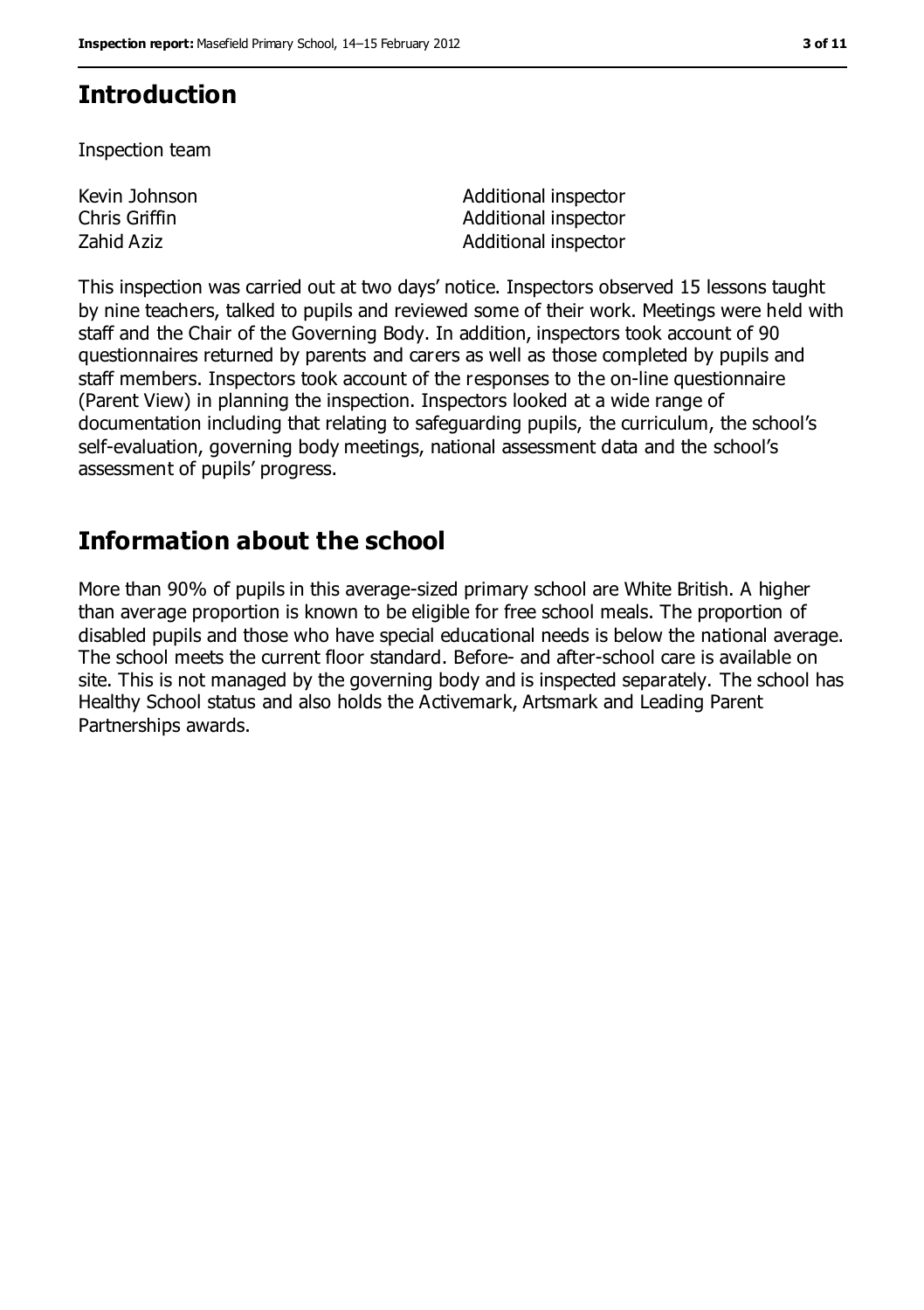**Inspection grades: 1 is outstanding, 2 is good, 3 is satisfactory and 4 is inadequate** Please turn to the glossary for a description of the grades and inspection terms

## **Inspection judgements**

| <b>Overall Effectiveness</b> |  |
|------------------------------|--|
|------------------------------|--|

| <b>Achievement of pupils</b>          |  |
|---------------------------------------|--|
| <b>Quality of teaching</b>            |  |
| <b>Behaviour and safety of pupils</b> |  |
| <b>Leadership and management</b>      |  |

### **Key Findings**

- This is a good school. Good improvement since the previous inspection has resulted in pupils making good progress and achieving well from below typically expected starting points. It is not outstanding because too little teaching is of that quality. Nonetheless, pupils made better that expected progress in writing in 2011 from their prior attainment levels and are on track to do the same in the current year.
- The quality of teaching is good with some which is outstanding. Pupils learn in a supportive environment where their contributions are valued by teachers and teaching assistants. Pupils say that lessons are fun. There are good opportunities for them to improve writing skills across different subjects. Phonics (the teaching of letters and their sounds) is taught systematically in Key Stage 1, but not in Key Stage 2 where there are gaps in pupils' knowledge and ability to spell correctly. Older pupils do not read independently as frequently as they should.
- **Pupils say that they feel safe in school, a view fully endorsed by parents and carers.** They strongly oppose any kind of bullying and state that occasional name calling does not single out particular groups or backgrounds. Their good learning is witness to their attentiveness, enthusiasm, good behaviour and good spiritual, moral, social and cultural development overall.
- Clear ambition from senior leaders and the governing body and a strong corporate drive for improvement have moved the school on since the previous inspection. Self– evaluation is robust and involves all stakeholders giving clear direction as to the school's successes and areas for improvement such as pupils' achievement in English. Teaching is managed well and has improved significantly since the previous inspection. Parents and carers overwhelmingly support the school. The extent of their engagement with the school is summarised in the comment, 'I am very involved and feel that the school values my opinion and that of other parents.'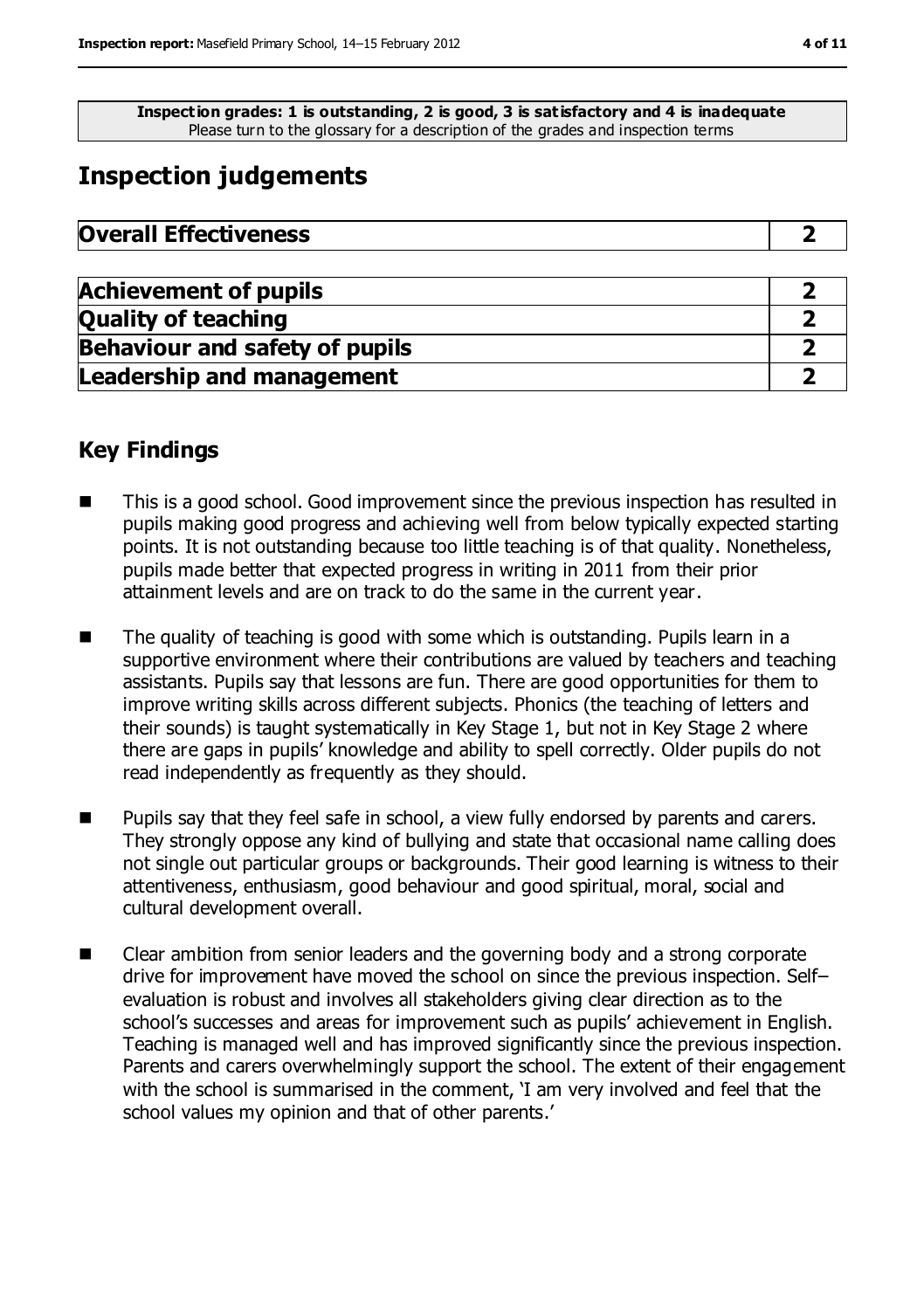### **What does the school need to do to improve further?**

- Improve pupils' achievement in English by:
	- providing systematic teaching of phonics in Key Stage 2
	- establishing a robust approach to the teaching of spelling throughout the school
	- promoting frequent independent reading among all pupils.

## **Main Report**

### **Achievement of pupils**

Pupils learn well in lessons. They behave well and their good attitudes contribute to their good progress. They particularly enjoy testing their ideas with partners because this gives them confidence when answering questions. Year 2 pupils, for example, improved their mathematical thinking about fractions by discussing with partners the different ways of showing half of a shape. Resources are used imaginatively by teachers to ensure all are included in learning. In a history lesson, the wonder of discovery and learning was promoted well for Years 3 and 4 pupils when the teacher simulated the search for historical artefacts by burying some items in paper and carefully revealing them, sending out the clear message that 'to spoil the object is to spoil history'. Pupils receive good support for their learning from teachers' marking and the clear targets that allow pupils to keep a check on their own progress. Pupils develop writing skills well and speaking and listening are good because of the way teachers expect answers to be clearly explained. Spelling, however, is a significant weakness and is not underpinned in Key Stage 2 by a systematic approach linking reading and writing skills directly.

Pupils make good progress from entering the Nursery with skills below those typically expected, particularly in communication, language and literacy and personal, social and emotional development. By the end of Reception, because of good provision, which includes some excellent teaching in the Nursery, most are working securely within the early learning goals. Pupils continue to build on this good start throughout the school and achieve well to reach average standards in mathematics and English by the time they leave Year 6. Standards in English faltered in 2011 due an earlier period of uncertain teaching for that cohort but have now recovered in the current year. Progress in writing in Year 6 has been good for the past two years at least. Inspection evidence and pupils' current work indicate good improvement in attainment in English and mathematics. Disabled pupils and those who have special educational needs are supported well. Effective revision of the way in which support is targeted is now showing impact and pupils make good progress from their varying starting points. Precise individual targets, frequent reviews and a better range of support in classrooms have helped to bring this about. Attainment gaps identified for some pupils known to be eligible for free school meals have also been targeted by the school. Rigorous monitoring of their progress and effective teaching have resulted in those gaps beginning to close.

Pupils' attainment in reading at the end of both key stages is average. Good progress in Key Stage 1 is underpinned by the effective system in place for phonics teaching. In Year 6, although reading is generally fluent, few pupils give independent reading a high priority and phonics does not support accuracy in spelling well enough.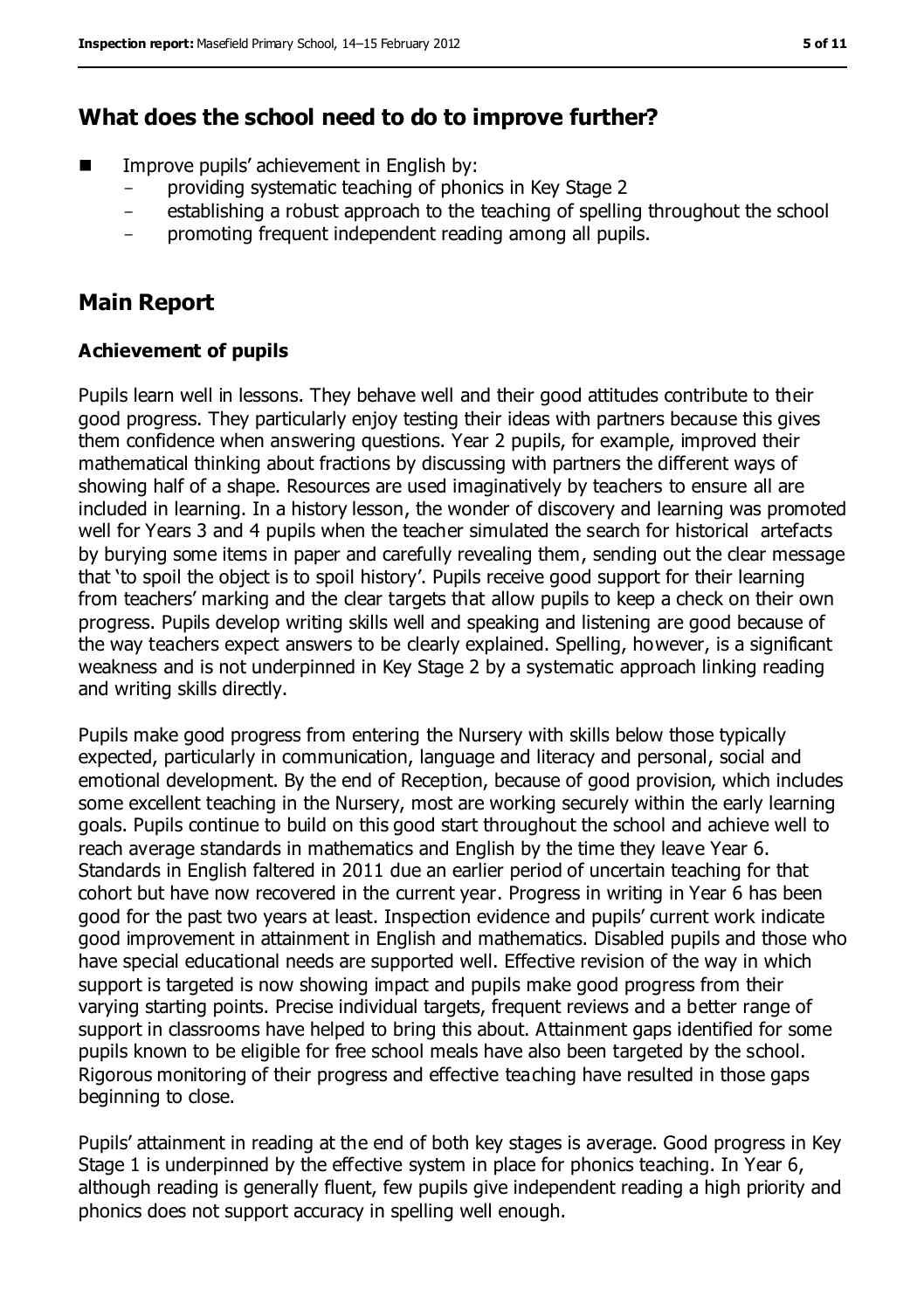#### **Quality of teaching**

Virtually all parents and carers who returned questionnaires, and the pupils themselves, agree that teaching is good. Teachers gain good knowledge of their pupils' learning through effective assessment and analysis of their progress. This enables them to focus on the skills pupils need and to cater for the range of abilities within their classes. They maintain high expectations and manage lessons well so that pupils get the most from their learning. Communication skills are developed well through the curriculum. There are lots of opportunities for pupils to talk in lessons for a variety of purposes, for example, to discuss an idea, explain an answer or, as in Year 1, to interview the 'Wicked Witch from the West'. Teachers use a good range of strategies to help enliven lessons. There is always sufficient time for practical work, which was set up well in one mathematics lesson by the teacher's use of a camera which relayed her practical demonstration directly to the electronic whiteboard so that every pupil could see.

Teachers and teaching assistants work well together during lessons. They monitor pupils' progress, engage them in discussion to move their thinking on and, when necessary, remind pupils about the presentation of their work, which is generally good. Teachers' subject knowledge is good, and their enthusiasm rubs off on the pupils to promote their spiritual, moral, social and cultural development well. The wonder of learning, for example, was seen in the Nursery where children were enraptured by their teacher's telling of a much-loved story about toys coming to life. In Reception pupils were fascinated by the discovery that sugar and salt dissolve when stirred in water. Pupils' social skills are developed well throughout the school by opportunities to work with partners or as group members. Pupils are encouraged to be independent and at times are given opportunities to say what they want to learn next about a topic.

Nevertheless, within this good picture of teaching quality there are some inconsistencies. Occasionally, pupils learning would benefit from more explanation and more manageable tasks to build up skills step-by step. On other occasions pupils' learning is hindered because the teacher's organisation of the classroom prevents pupils from seeing what is displayed.

#### **Behaviour and safety of pupils**

Pupils say that they have no concerns about their safety. They are confident that adults are there to help when needed and that that they are well cared for. That view is shared fully by parents and carers. Pupils are adamant that there is no bullying and say they are prepared to help if they see any taking place. There is only occasional name-calling if there is a disagreement in the playground. Pupils know how to keep out of harm's way outside school. They are aware of potentially dangerous places to play and of the emotional hazards that can arise from misuse of the internet and cyber bullying. Pupils also conduct themselves safely around the school. They are fully aware of the possible dangers on the staircases, for example, and move around the building in a sensible and well behaved manner.

Pupils are invariably polite and well mannered. They are mindful of one another and respectful towards adults. They have a strong sense of what is right and wrong and of 'fair play', and feel that issues are managed fairly by teachers. Pupils are tolerant of others' differences and enjoy learning in a harmonious community. This shows some of the impact of the school's good promotion of pupils' spiritual, moral, social and cultural development. Pupils contribute well to the everyday life of the school and all have a voice in school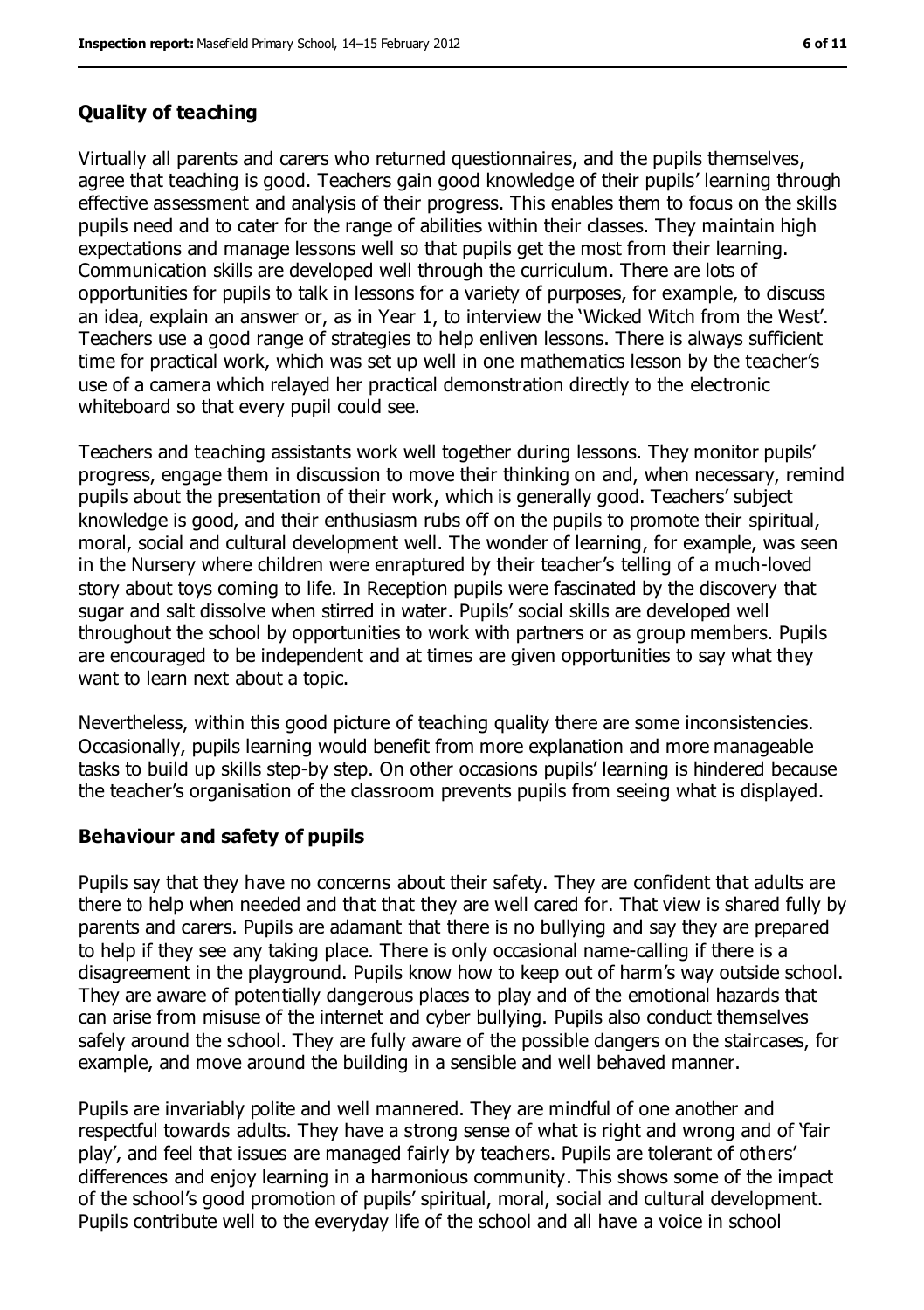matters via the school council. Attendance is above average and continuing to rise in the current year. Pupils arrive at school punctually and ready to learn. The vast majority of parents and carers, as well as pupils, feel that behaviour is good in school.

#### **Leadership and management**

The clear vision for improvement is clearly articulated by senior leaders and the governing body to all staff. Staff members typically comment that they enjoy working in the school and feel valued and included as part of a team. They understand their individual roles and know how they are accountable for standards and quality. Senior leaders monitor and provide good support for teachers. Effective management by the headteacher and well-targeted professional development have seen the elimination of inadequate teaching and the emergence of teaching that is consistently good, strengthening the school's capacity for sustained improvement, which is now good.

The governing body knows the school well and strongly holds it to account. It rightly holds the view that achievement reflects what happens in classrooms and monitors outcomes robustly. As a consequence, improvement in mathematics since the previous inspection is secure, and standards in English are rising. Safeguarding is given a high priority. Systems for checking the suitability of those who work in school are thorough and all relevant training is up to date. The governing body is constantly watchful over the safety of the site.

The curriculum enthuses pupils and helps them to achieve well across a range of subjects. It is enriched particularly by provision for French and music as well as opportunities for pupils to write reflectively and promote their spiritual, moral, social and cultural development well. For example, a Year 2 pupil wrote a very moving letter to a friend advising on how to deal with bullying while another wrote sensitively about what might be found in the 'ideal classroom'. However, independent reading and well structured systems for spelling do not feature strongly. A good calendar of clubs after school and a residential visit provide a further boost to pupils varying skills and interests. The school promotes equality of opportunity well and challenges all forms of discrimination vigorously. Pupils' academic and pastoral needs are carefully monitored and action is taken to ensure every pupil has the opportunities to achieve well.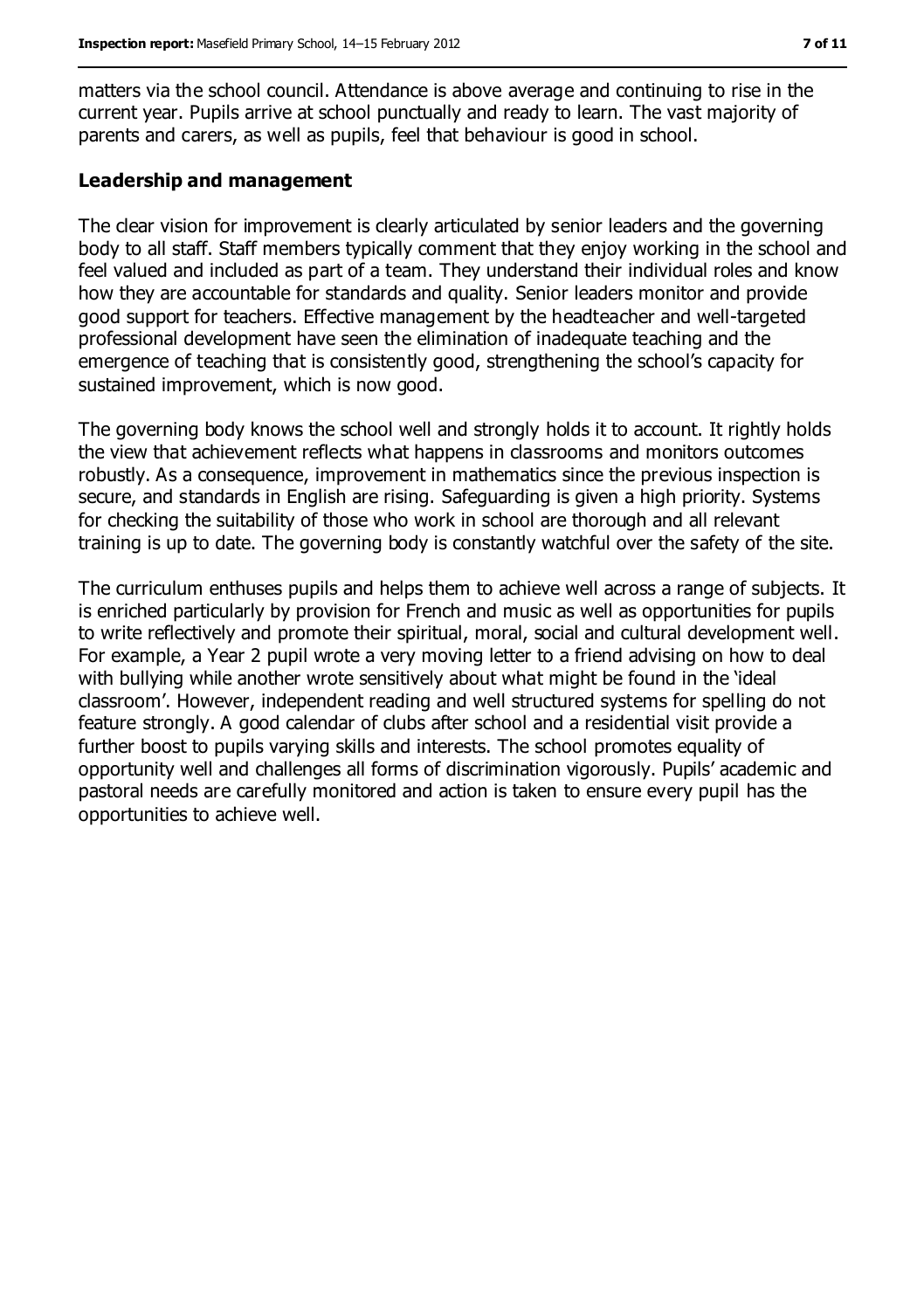## **Glossary**

### **What inspection judgements mean**

| Grade   | <b>Judgement</b> | <b>Description</b>                                                                                                                                                                                                            |
|---------|------------------|-------------------------------------------------------------------------------------------------------------------------------------------------------------------------------------------------------------------------------|
| Grade 1 | Outstanding      | These features are highly effective. An outstanding school<br>provides exceptionally well for all its pupils' needs.                                                                                                          |
| Grade 2 | Good             | These are very positive features of a school. A school that is<br>good is serving its pupils well.                                                                                                                            |
| Grade 3 | Satisfactory     | These features are of reasonable quality. A satisfactory school<br>is providing adequately for its pupils.                                                                                                                    |
| Grade 4 | Inadequate       | These features are not of an acceptable standard. An<br>inadequate school needs to make significant improvement in<br>order to meet the needs of its pupils. Ofsted inspectors will<br>make further visits until it improves. |

### **Overall effectiveness of schools**

|                       | Overall effectiveness judgement (percentage of schools) |      |                     |                   |
|-----------------------|---------------------------------------------------------|------|---------------------|-------------------|
| <b>Type of school</b> | <b>Outstanding</b>                                      | Good | <b>Satisfactory</b> | <b>Inadequate</b> |
| Nursery schools       | 46                                                      | 46   |                     |                   |
| Primary schools       |                                                         | 47   | 40                  |                   |
| Secondary schools     | 14                                                      | 38   | 40                  |                   |
| Special schools       | 28                                                      | 48   | 20                  |                   |
| Pupil referral units  | 15                                                      | 50   | 29                  |                   |
| All schools           |                                                         | 46   | 38                  |                   |

New school inspection arrangements have been introduced from 1 January 2012. This means that inspectors make judgements that were not made previously.

The data in the table above are for the period 1 September 2010 to 31 August 2011 and represent judgements that were made under the school inspection arrangements that were introduced on 1 September 2009. These data are consistent with the latest published official statistics about maintained school inspection outcomes (see [www.ofsted.gov.uk\)](file:///C:/Users/rcowley/AppData/Local/rcowley/AppData/Local/Temp/AppData/Local/Microsoft/Windows/Temporary%20Internet%20Files/Low/Content.IE5/AppData/Local/Microsoft/Windows/Temporary%20Internet%20Files/Low/Content.IE5/M7IGMZHT/www.ofsted.gov.uk).

The sample of schools inspected during 2010/11 was not representative of all schools nationally, as weaker schools are inspected more frequently than good or outstanding schools.

Primary schools include primary academy converters. Secondary schools include secondary academy converters, sponsor-led academies and city technology colleges. Special schools include special academy converters and non-maintained special schools.

Percentages are rounded and do not always add exactly to 100.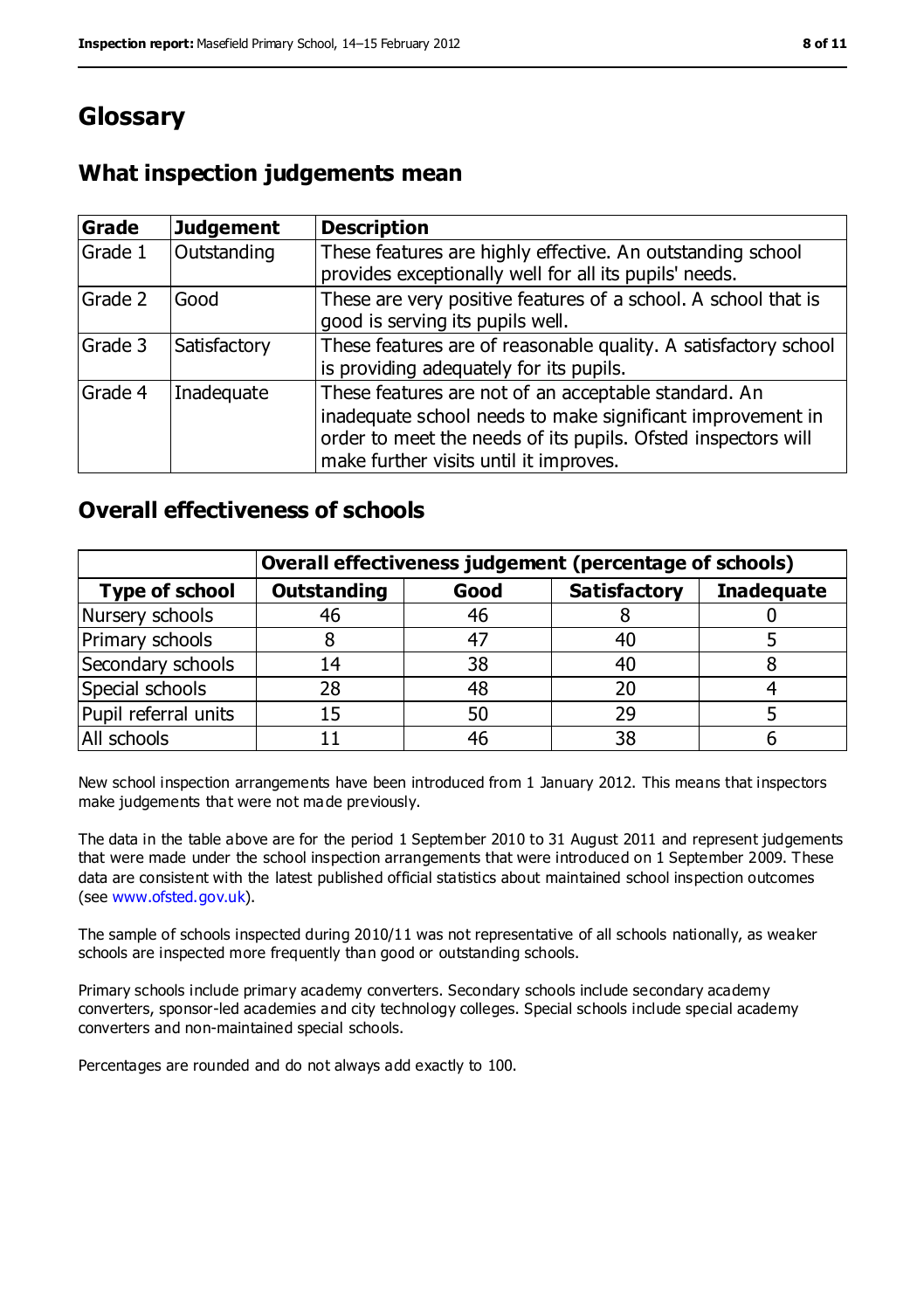## **Common terminology used by inspectors**

| Achievement:                  | the progress and success of a pupil in their learning and<br>development taking account of their attainment.                                                                                                           |
|-------------------------------|------------------------------------------------------------------------------------------------------------------------------------------------------------------------------------------------------------------------|
| Attainment:                   | the standard of the pupils' work shown by test and<br>examination results and in lessons.                                                                                                                              |
| Behaviour                     | how well pupils behave in lessons, with emphasis on their<br>attitude to learning. Pupils' punctuality to lessons and their<br>conduct around the school.                                                              |
| Capacity to improve:          | the proven ability of the school to continue improving based<br>on its self-evaluation and what the school has accomplished<br>so far and on the quality of its systems to maintain<br>improvement.                    |
| Leadership and<br>management: | the contribution of all the staff with responsibilities, not just<br>the governors and headteacher, to identifying priorities,<br>directing and motivating staff and running the school.                               |
| Learning:                     | how well pupils acquire knowledge, develop their<br>understanding, learn and practise skills and are developing<br>their competence as learners.                                                                       |
| Overall effectiveness:        | inspectors form a judgement on a school's overall<br>effectiveness based on the findings from their inspection of<br>the school.                                                                                       |
| Progress:                     | the rate at which pupils are learning in lessons and over<br>longer periods of time. It is often measured by comparing<br>the pupils' attainment at the end of a key stage with their<br>attainment when they started. |
| Safety                        | how safe pupils are in school, including in lessons; and their<br>understanding of risks. Pupils' freedom from bullying and<br>harassment. How well the school promotes safety, for<br>example e-learning.             |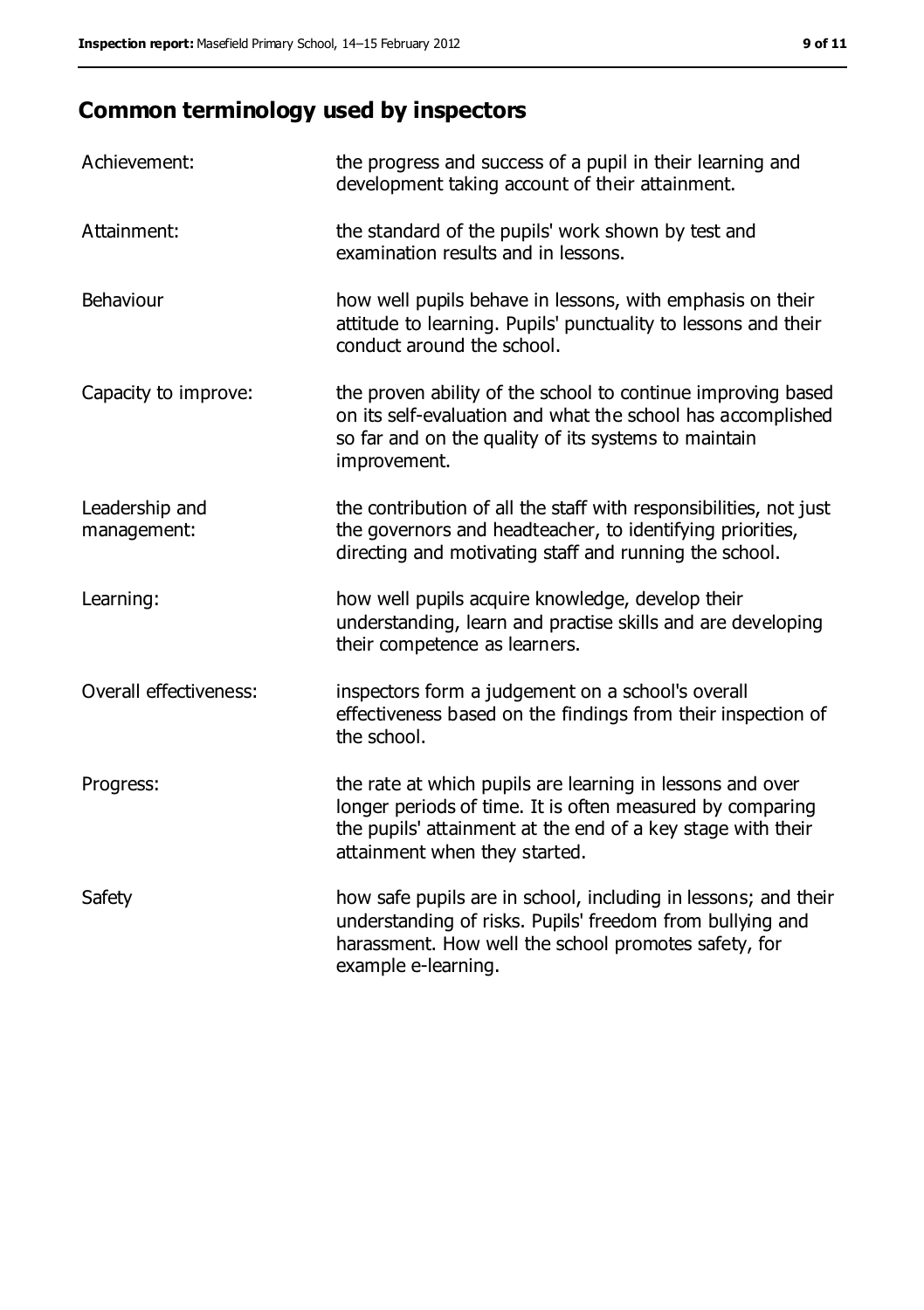#### **This letter is provided for the school, parents and carers to share with their children. It describes Ofsted's main findings from the inspection of their school.**



16 February 2012

Dear Pupils

#### **Inspection of Masefield Primary School, Bolton, BL3 1NG**

Thank you for making us feel so welcome when we came to inspect your school recently. It was a pleasure to share some of our time with you and find out how much you enjoy school. You are very polite and well mannered and you behave well in and out of the classroom. Your attendance is above average and rising. Well done. It is very important so do keep it up. Besides, you would not want to miss those fantastic 'wake and shake' sessions!

Masefield is a good school because you make good progress and achieve well. Your teachers work hard and make your lessons good fun. Your good learning is helped by your good listening and hard work. The grown-ups in school look after you well and you take good care of one another. That helps everyone to feel safe. However, we think that your spelling could be improved and that you could spend more time reading on your own.

To help your school to improve further we have asked teachers to help you become better at English by introducing similar kind of phonics lessons for pupils in Key Stage 2, to those in Key Stage 1, at the right level, of course! We have also asked them to teach spelling much more thoroughly than at present and finally, to encourage more of you to read independently for pleasure. Perhaps you could help by joining a library and sharing the books you enjoy with a friend.

Yours sincerely

Kevin Johnson Lead inspector